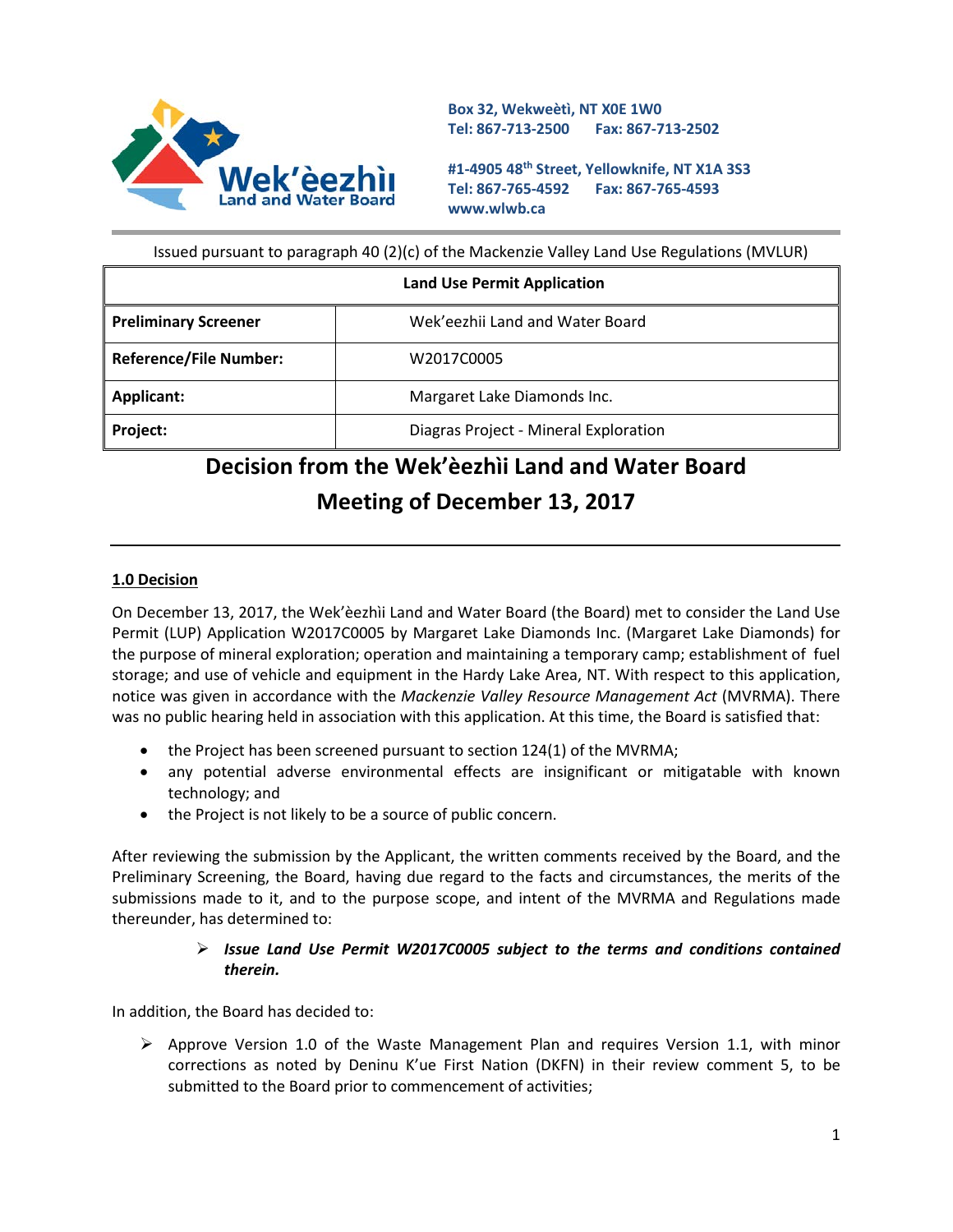- $\triangleright$  Approve Version 1.0 of the Spill Contingency Plan and require Version 1.1, with changes as noted by Government of Northwest Territories Department of Lands (comment 1) and Government of Northwest Territories Department of Environment and Natural Resources (comment 9), to be submitted to the Board prior to commencement of activities;
- $\triangleright$  Approve Version 1.0 of the Engagement Plan and require an updated Engagement Plan (Version 2.0) with an updated Engagement Record be submitted prior to the commencement of activities, which reflects, at minimum, the details of a face-to-face meeting with DKFN, and further discussions with DKFN and North Slave Metis Alliance (NSMA) regarding wildlife concerns;
- $\triangleright$  Approve Version 1.0 the Closure and Reclamation Plan;
- $\triangleright$  Request that Margaret Lake Diamonds also work with parties such as the GNWT-ENR and Environment and Climate Change Canada (ECCC) regarding wildlife management and monitoring requirements and mitigation techniques,
- $\triangleright$  Request that Margaret Lake Diamonds Inc. work with the Fisheries and Oceans Canada (DFO) to gather information on the water intake activity and include their guidance into the operation;
- $\triangleright$  Request that Margaret Lake Diamonds Inc. register as a generator of hazardous waste with the GNWT;
- $\triangleright$  Determine the security amount for Land Use Permit W2017C0005 to be \$66,876.56; and
- $\triangleright$  Request that Margaret Lake Diamonds Inc. submit the Geographic Information Systems (GIS) data for the project should it be acquired in the future.

# **2.0 Background**

On October 23, 2017,<sup>1</sup> Margaret Lake Diamonds submitted a Land Use Permit Application to the Board to conduct mineral exploration in the Hardy Lake area, NT - approximately 35 kilometers northeast of the Diavik Diamond Mine and 35 kilometers east of the Ekati Diamond Mine. The purpose of the mineral exploration is to conduct prospecting, mapping, till sampling, ground and airborne geophysics, diamond core drilling and reverse circulation drilling, as well as to operate and maintain a temporary exploration camp. The project is a joint venture between Margaret Lake Diamonds Inc. and Arctic Star Exploration Corporation. Along with its application, Margaret Lake Diamonds submitted an Engagement Plan, Spill Contingency Plan, Waste Management Plan, and a Closure and Reclamation Plan.

The application was deemed complete and was distributed to the 'Wek'èezhìi East' distribution list on November 2, 2017 for public review. Reviewers were requested to submit comments and recommendations on the complete application and to assist with the completion of the Preliminary Screening. A draft Land Use Permit was prepared by Board staff using the *MVLWB Standard Land Use Permit Conditions Template*; the draft Land Use Permit was included in the Item for Review. Also provided in the Item for Review was additional information requested regarding water usage and evidence to support the Applicant's claim to dispose of solid waste into the Yellowknife Solid Waste Facility. $2,3$  $2,3$  $2,3$ 

<span id="page-1-2"></span><span id="page-1-0"></span><sup>&</sup>lt;sup>1</sup> See WLWB [\(www.wlwb.ca\)](http://www.wlwb.ca/) Online Registry for W2017C0005 – [Margaret Lake Diamonds –](http://registry.mvlwb.ca/Documents/W2017C0005/W2017C0005%20-%20Margaret%20Lake%20Diamonds%20-%20LUP%20Application%20-%20Oct%2023_17.pdf) LUP Application – Oct 23\_17

<span id="page-1-1"></span><sup>2</sup> See WLWB Online Registry for W2017C0005 - Margaret Lake Diamonds - LUP Application - [Additional Information Re Water](http://registry.mvlwb.ca/Documents/W2017C0005/W2017C0005%20-%20Margaret%20Lake%20Diamonds%20-%20LUP%20Application%20-%20Additional%20Information%20Re%20Water%20Usage%20-%20Oct%2029_17.pdf)  Usage - [Oct 29\\_17](http://registry.mvlwb.ca/Documents/W2017C0005/W2017C0005%20-%20Margaret%20Lake%20Diamonds%20-%20LUP%20Application%20-%20Additional%20Information%20Re%20Water%20Usage%20-%20Oct%2029_17.pdf)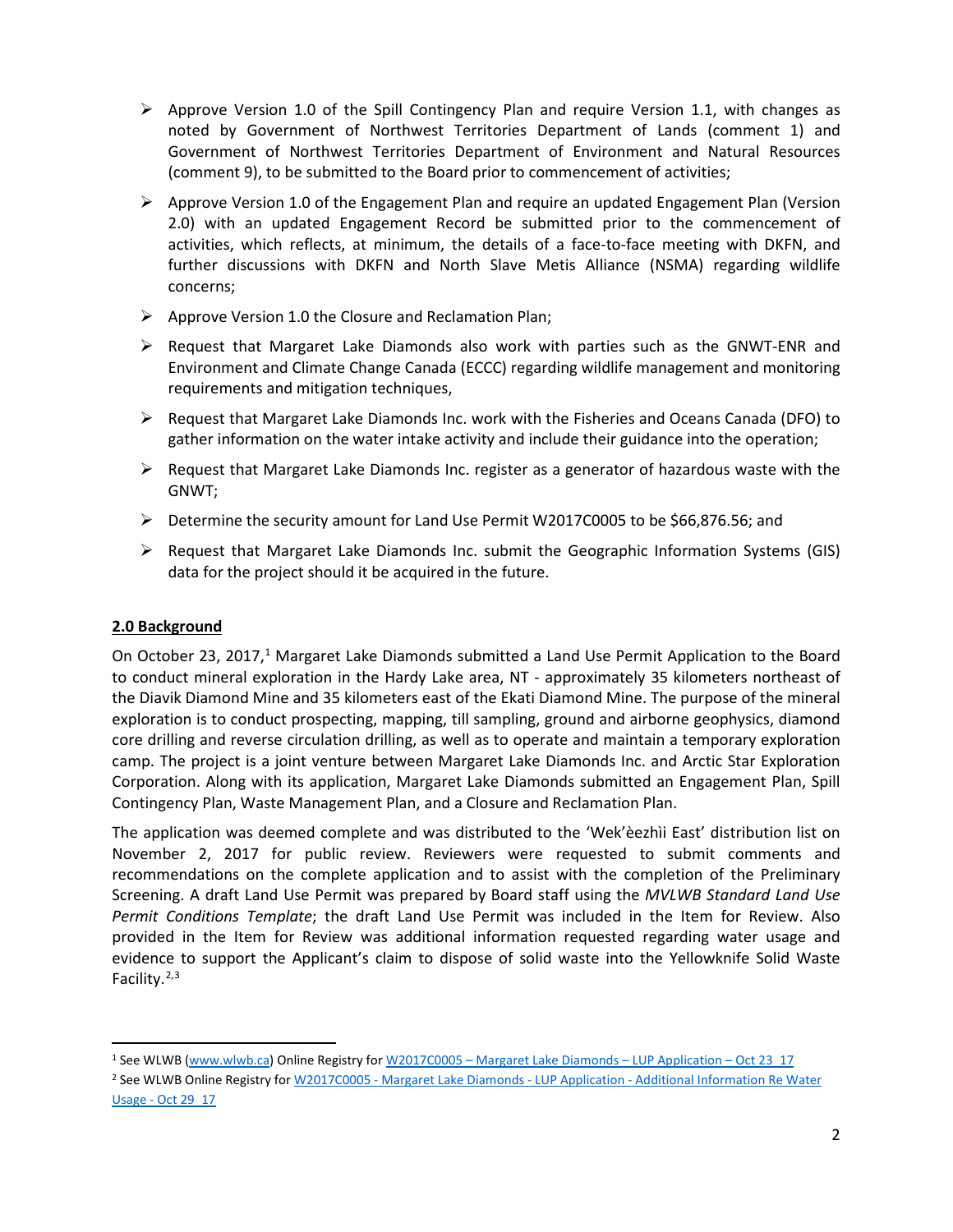Comments were received by the review deadline of November 23, 2017, from Deninu K'ue First Nation (DKFN), Environment and Climate Change Canada (ECCC), Fisheries and Oceans Canada (DFO), the Government of Northwest Territories Department of Education Culture and Employment (GNWT-ECE), the GNWT Department of Environment and Natural Resources (GNWT-ENR), the GNWT Department of Lands (GNWT-Lands), the GNWT-Lands Inspector, and North Slave Metis Alliance (NSMA). Proponent responses were received by the deadline of November 30, 2017.<sup>[4](#page-2-0)</sup>

# **3.0 Reasons for Decision**

Comments were received on various topics including: waste management, spill contingency planning, water usage, engagement, protection of archaeological resources, and wildlife management. Potential impacts and their proposed mitigations have been documented in the Preliminary Screening Form and Land Use Permit, as described in more detail below.

# **3.1 Preliminary Screening**

A Preliminary Screening was conducted on December 13, 2017. [5](#page-2-1) The Board confirmed that the scope of activities for Margaret Lake Diamonds Inc. are standard for this type of application and believed the development is not likely to have a significant adverse impact on the environment or be a cause for public concern.

## **3.2 Land Use Permit**

No concerns that could not be mitigated by terms or conditions of the Land Use Permit were raised to indicate that the Board should not issue Permit W2017C0005.

# *The Board has decided to issue Land Use Permit W2017C0005 for a period of 5 years.*

# *3.2.1 Scope*

The Land Use Permit W2017C0005 will allow the Permittee to conduct the following land use operation:

- a. operation and maintenance of a camp;
- b. prospecting, mapping, till sampling, ground and airborne geophysics, diamond core and reverse circulation drilling; and
- c. establishment of a petroleum fuel storage facilities; and
- d. use of vehicles and equipment.

With the exception of the "use of vehicles and equipment", the above list was reflected in the scope of the draft Permit that was distributed for public review. The Board added the "use of vehicles and equipment" following the GNWT-Lands Inspector's recommendation in the public review.

# *3.2.2 Conditions*

Together with the item for review, a draft Land Use Permit with standard conditions from the *MVLWB Standard Land Use Permit Conditions Template*, was distributed for public review.

 <sup>3</sup> See WLWB Online Registry for W2017C0005 - Margaret Lake Diamonds - LUP Application - [Additional Information Re Approval](http://registry.mvlwb.ca/Documents/W2017C0005/W2017C0005%20-%20Margaret%20Lake%20Diamonds%20-%20LUP%20Application%20-%20Additional%20Information%20Re%20Approval%20to%20Dispose%20at%20YK%20SWF%20-%20Oct%2031_17.pdf)  [to Dispose at YK SWF -](http://registry.mvlwb.ca/Documents/W2017C0005/W2017C0005%20-%20Margaret%20Lake%20Diamonds%20-%20LUP%20Application%20-%20Additional%20Information%20Re%20Approval%20to%20Dispose%20at%20YK%20SWF%20-%20Oct%2031_17.pdf) Oct 31\_17

<span id="page-2-0"></span><sup>4</sup> See WLWB Online Registry for W2017C0005 – [Margaret Lake Diamonds –](http://registry.mvlwb.ca/Documents/W2017C0005/W2017C0005%20-%20Margaret%20Lake%20Diamonds%20-%20LUP%20Application%20-%20Review%20Summary%20and%20Attachments%20-%20Nov%2030_17.pdf) LUP Application – Review Summary and Attachments - Nov 30\_17

<span id="page-2-1"></span><sup>5</sup> See WLWB Online Registry for W2017C0005 – [Margaret Lake Diamonds –](http://registry.mvlwb.ca/Documents/W2017C0005/W2017C0005%20-%20Margaret%20Lake%20Diamonds%20-%20Preliminary%20Screening%20-%20Dec%2013_17.pdf) Preliminary Screening – Dec 13\_17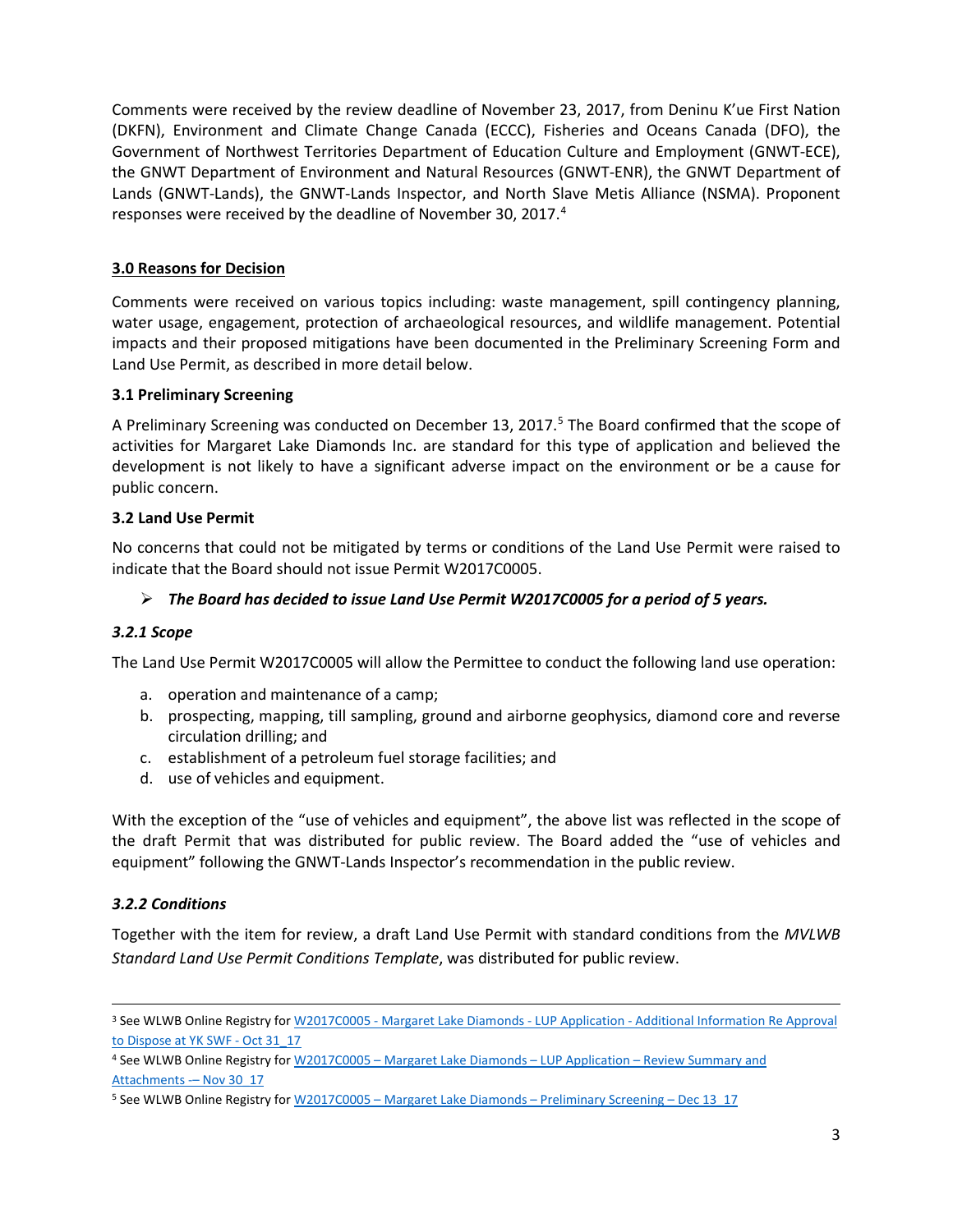The GNWT-Lands Inspectors (GNWT-Lands Clint Ambrose comment 1; GNWT-Lands Pat Knutson comment 1) provided comments, pertaining to the standard conditions to the draft Land Use Permit distributed with the Item for Review, requesting that some of the conditions be removed completely and/or replaced with more appropriate conditions, and proposed additional conditions be included Land Use Permit. The Board agreed with the GNWT-Lands recommendations.

In an attachment provided with their review comments, the GNWT-ECE (GNWT-ECE comment 1) has also requested the inclusion of two conditions. The details for the inclusion of these two conditions are discussed in Section 3.4.3 below.

## **3.3 Management Plans**

#### *3.3.1 Waste Management Plan*

Many of the waste management concerns raised in the public review have been addressed in the Waste Management Plan (GNWT comment 3, 4, 29-33) or in other correspondence (GNWT-ENR comment 1).

In their comments, DKFN noted that (DKFN comment 5) that the word 'should' be removed to ensure that the proponent adheres to the actions outlined in the proposed Waste Management Plan. Margaret Lake Diamonds agreed to adjust the wording to reduce room for interpretation and the Board believes these changes be reflected in Version 1.1 of the Waste Management Plan.

 *the Board has approved Version 1.0 of the Waste Management Plan, and requires Version 1.1, with minor corrections as noted by DKFN (DKFN comment 5), be submitted to the Board prior to commencement of activities.*

# *3.3.2 Spill Contingency Plan*

GNWT-ENR (GNWT-ENR comment 9) recommended that "all reasonable efforts must be made to notify any parties affected or potentially affected by the spill." GNWT-ENR's recommendation to notify any parties affected or potentially affected by the spill is helpful and is not already included in the proposed Version 1.0 of the Spill Contingency Plan. This information should be included in Version 1.1 of the Spill Contingency Plan.

In addition, GNWT-Lands (GNWT-Lands comment 1) noted that references to GNWT Department of Lands (rather than AANDC) needed to be updated. The proponent agreed to the changes and this information should be updated in Version 1.1 of the Spill Contingency Plan.

# *the Board has approved Version 1.0 of the Spill Contingency Plan, and requires Version 1.1, with changes as noted by GNWT-Lands (GNWT-Lands Joseph Heron comment 1) and GNWT-ENR (GNWT-ENR comment 9), be submitted to the Board prior to commencement of activities.*

#### *3.3.3 Engagement Plan*

In their review comments, the DKFN (DKFN comment 1) stated that:

Pre-application engagement is critical to understanding the scope of the work and potential impacts to natural resources, as well as the infringement of Aboriginal rights. To date, communication between Margaret Lake Diamonds Inc. (MLD) and the DKFN has been through phone calls and emails. The latest communication from the MLD is that it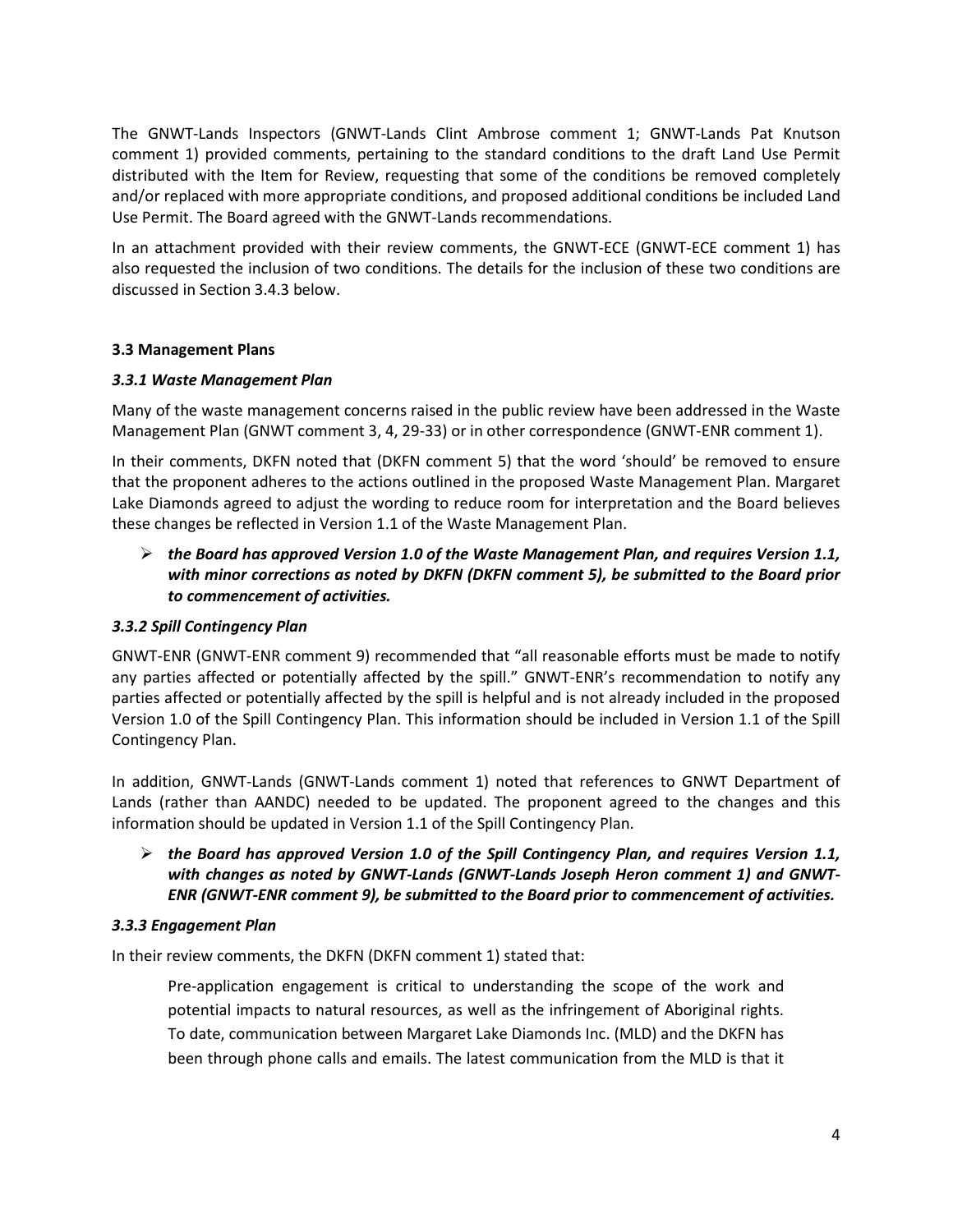is finalizing its workplan for 2018 and will set up meetings with Aboriginal groups in the New Year.

The recommendation from DKFN was that "the land use permit not be issued until the DKFN Chief, Council and community have had a face-to-face meeting (engagement) with MLD".

A review of the Engagement Record<sup>6</sup> provided with the Application notes that a letter with a project description and indication of the company's intent to apply for a Land Use Permit was sent to the Akaitcho IMA Implementation Office on August 18, 2017 and a follow-up call made on October 6, 2017. According to the Engagement Record, the response received to the phone call was that the letter would be forwarded to LKDFN, YKDFN, and DKFN.

The Engagement Record further notes that, on October 13, 2017, Rosy Bjornsen of DKFN indicated that the letter was briefly reviewed, and that DKFN "inquired as to what formal engagement plan the company has and was informed that it would be part of the formal LUP application documents and could be reviewed then. She also described the products and services applicable to exploration companies that were available from the community". It is not clear to the Board why DKFN did not request a face-to-face meeting during pre-submission engagement.

The Board notes that the Boards' *Engagement Guidelines*[7](#page-4-1) outline the possible engagement approaches based on the type of Board authorization. Regarding a new land use permit application, the Guidelines (Appendix B) note that a "meeting with designated individual of the affected party (e.g. telephone conversation, face-to-face)" is "required by the Board if a reasonable request has been made by the affected party and reasonable opportunity to meet is provided by the applicant". In the case of DKFN, the Engagement Record notes that the applicant engaged in advance of the application but it wasn't until the public review of the Application that DKFN requested a face-to-face meeting. Specifically, in the review comment provided on the application, DKFN noted that "pre-application engagement is critical to understanding the scope of the work and potential impacts to natural resources, as well as the infringement of Aboriginal rights", and requested that the Board not issue the Land Use Permit.

The Boards' engagement requirements provide parties with the opportunity to discuss potential concerns in advance of the application and during the life of the project. In the case of DKFN's recommendation to not issue the Permit, the Board is of the opinion that further engagement between the company and DKFN is possible and can provide parties' with the opportunity to address concerns related to the activities prior to the activities occurring. The Board requires that the parties' further engage and that this update be reflected in an updated Engagement Plan and Engagement Record.

No other comments or concerns were raised with regards to the Engagement Plan.

- *The Board has approved Version 1.0 of the Engagement Plan*
- *The Board requires an updated Engagement Plan (Version 2.0) and an updated Engagement Record be submitted prior to the commencement of activities, which reflects, at minimum, the details of a face-to-face meeting with DKFN*

<span id="page-4-0"></span> <sup>6</sup> See WLWB Online Registry for W2017C0005 – [Margaret Lake Diamonds –](http://registry.mvlwb.ca/Documents/W2017C0005/W2017C0005%20-%20Margaret%20Lake%20Diamonds%20-%20Engagement%20Record%20-%20Version%201.0%20-%20Oct%2023_17.pdf) Engagement Record – Version 1.0 – Oct 23\_17

<span id="page-4-1"></span><sup>7</sup> See WLWB website under *Policy and Guidelines* fo[r MVLWB Engagement Guidelines for Applicants and holders of Water](https://mvlwb.com/sites/default/files/documents/wg/MVLWB%20Engagement%20Guidelines%20for%20Holders%20of%20LUPs%20and%20WLs%20-%20Oct%202014.pdf)  [Licences and Land Use Permits \(2013\)](https://mvlwb.com/sites/default/files/documents/wg/MVLWB%20Engagement%20Guidelines%20for%20Holders%20of%20LUPs%20and%20WLs%20-%20Oct%202014.pdf)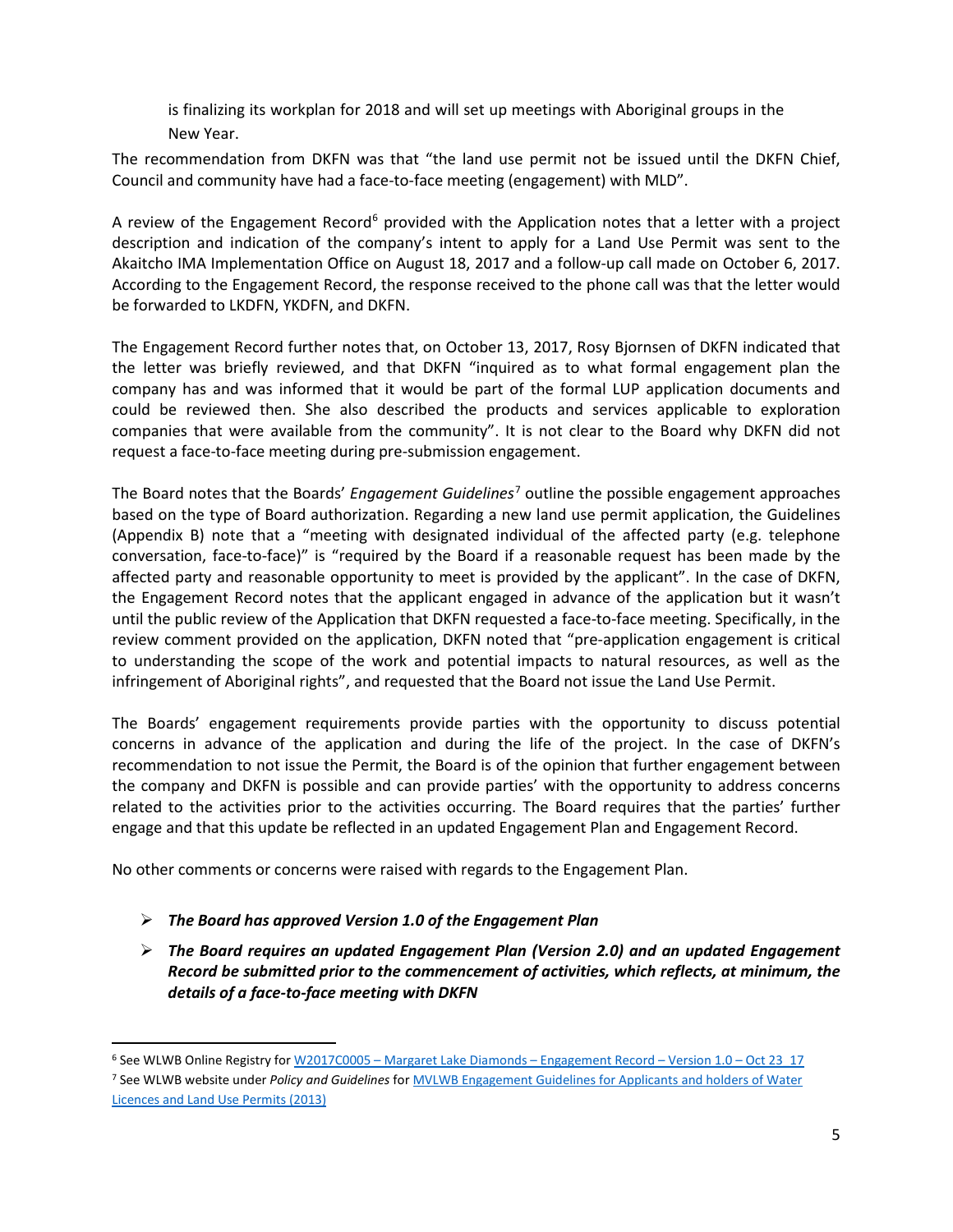#### *3.3.4 Closure and Reclamation Plan*

A Closure and Reclamation Plan was submitted with the Application and distributed for review. No comments were received about the Plan.

## *the Board considers Version 1.0 of the Closure and Reclamation Plan approved*

#### **3.4 Other Reviewer Comments**

## *3.4.1 Generator of Hazardous Waste*

The GNWT-ENR recommended that the Proponent demonstrate in the Waste Management Plan, or to the Board, that the receiving communities' Solid and Liquid Waste Disposal Facility holds a Water Licence that authorizes the disposal of any industrial waste streams originating from outside municipal boundaries (GNWT-ENR comment 1). The Board notes that this documentation was requested following receipt of the Application and was included in the Item for Review.

Comments were received regarding the requirement for the Applicant to register with the GNWT as a hazardous waste generator and it was recommended that the Board include a condition in the Permit that ensures any Proponent that utilizes, generates, transports, or deposits hazardous waste, register with ENR (GNWT-ENR comments 5 and 6). As stated by the GNWT (comment 5), it is a GNWT requirement that "all proponents that generate hazardous wastes must be registered as a generator of hazardous waste in the [Northwest Territories]", therefore, the Board is of the opinion that the responsibility of enforcing this requirement lies with the GNWT. The Board does, however, remind the Applicant of their obligation to register as a generator of hazardous waste with the GNWT.

# *The Board requests that Margaret Lake Diamonds Inc. register as a generator of hazardous waste with the GNWT*

# *3.4.2 Water Usage*

DFO submitted a comment regarding water usage (DFO comment 1), stating that the *Fisheries Act* requires projects to "avoid causing serious harm to fish unless authorized by the Minister of Fisheries and Oceans Canada." DFO noted that "due to the limited information available on the water intake activity, regulatory review is required" and recommended that: "Additional information is required on the proposed water taking. This project has been sent to the Fisheries Protection Program Regulatory Review unit in Winnipeg for site specific review". In its response, the Applicant stated that it is "happy to provide additional information" and noted that "although there is no specific Recommendation, the company believes the question may pertain to water intake for camp and drill purposes. The Proponent will take measures to ensure that the intake hoses for both camp and drill water have appropriate screening and protection so as to prevent the incidental intake of fish".

The Board notes that DFO did not provide evidence that would indicate the potential for adverse impacts or cause the Board to believe that the Land Use Permit should not be issued. The Board requests that Margaret Lake Diamonds Inc. work with DFO to gather information on the water intake activity and incorporate their guidance into the operation.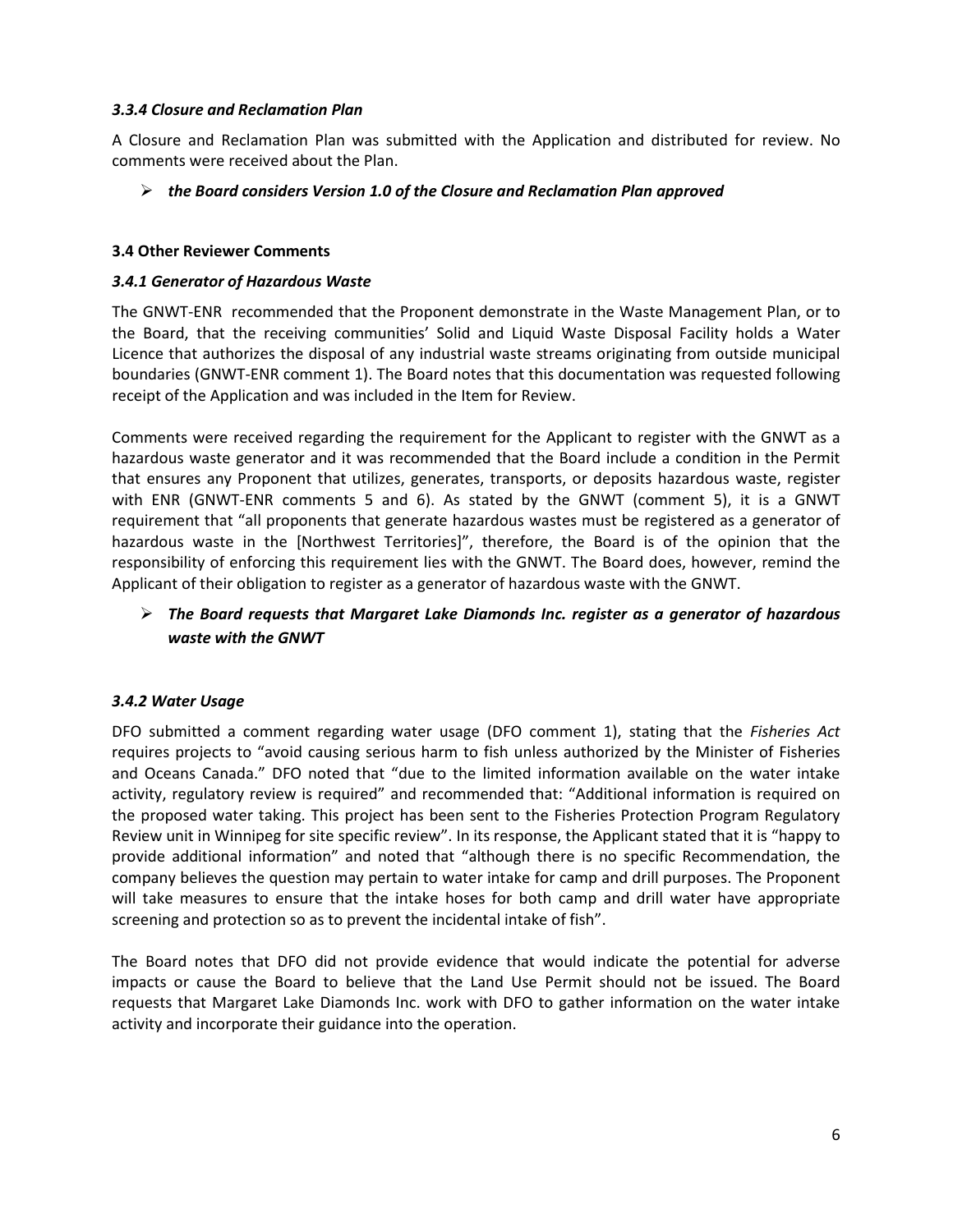*The Board requests that Margaret Lake Diamonds Inc. work with the Fisheries and Oceans Canada to gather information on the water intake activity and include their guidance into the operation.*

# *3.4.3 Protection of Historical, Archaeological, and Burial Sites*

The GNWT-ECE (GNWT-ECE comment 1) noted that the project may place recorded and unrecorded archaeological sites at risk of impact and recommended that, in addition to the conditions outlined under Section 26(1)(j) of the draft land use permit, the following two standard conditions be required:

- At least 30 days prior to any new land disturbance, including new areas of borrow source extraction and new access routes, the Permittee shall conduct an Archaeological Overview to identify areas of high and low potential for archaeological and burial sites and shall submit a summary report to the Board and the Prince of Wales Northern Heritage Centre; and
- Prior to disturbance in areas of high potential for archaeological or burial sites identified in the Archaeological Overview, the Permittee shall conduct an Archaeological Impact Assessment of the sites where disturbance is planned and shall submit a summary report to the Board and the Prince of Wales Northern Heritage Centre.

The Applicant responded that:

The claim area was previously investigated for archaeological content in 2003 via a field survey commissioned by the Prince of Wales Northern Heritage Center (PWNHC). This activity is documented in Survey Report; Thomson, C. "Archaeological Survey of Hardy Lake, NWT", Permit # 2003-928 where "…the team focused on areas of intensive exploration activity and eskers…" (http://www.pwnhc.ca/cultural-places/archaeologyprogram/fieldwork-reports/2003-archaeological-reports/#tab-id-3). Archaeological site locations have been provided to the company by the PWNHC. All activities will fall well beyond the minimum distance required from such identified sites. As an Archaeological Overview as well as follow up field investigations has already been conducted under the authority of the PWNHC, the Proponent feels that the requirement for an identical survey is redundant. The Proponent recommends that the Board accept the previous findings of the PWNHC and that all LUP activities conform to these findings.

In follow-up discussion with GNWT-ECE,  $8$  it was explained that the study referred to by the proponent was a preliminary survey (and not an AIA) to assess the potential for archaeological sites in the area. Only select areas of the larger project area were surveyed. As noted by GNWT-ECE, because of the study, the author recommended that "given the density of sites and potential site areas identified during the recent field investigation, an archaeological assessment should be conducted in any area of project activity with potential for disturbance of archaeological resources prior to ground disturbance".

#### GNWT-ECE also noted that:

The proponent may wish to conduct an AIA without a prior AOA. We would encourage that an AOA study is completed, however, as this study greatly assists in first identifying areas of high vs low archaeological potential and is a relatively inexpensive desktop study. Completing an AOA prior to an AIA is generally a much more cost-efficient option

<span id="page-6-0"></span> <sup>8</sup> See WLWB Online Registry for W2017C0005 – Margaret Lake Diamonds – LUP Application – [GNWT-ECE Recommendations –](http://registry.mvlwb.ca/Documents/W2017C0005/W2017C0005%20-%20Margaret%20Lake%20Diamonds%20-%20LUP%20Application%20-%20GNWT-ECE%20Recommendations%20-%20Guidelines%20for%20Developers%20-%20Dec%204_17.pdf) [Guidelines for Developers –](http://registry.mvlwb.ca/Documents/W2017C0005/W2017C0005%20-%20Margaret%20Lake%20Diamonds%20-%20LUP%20Application%20-%20GNWT-ECE%20Recommendations%20-%20Guidelines%20for%20Developers%20-%20Dec%204_17.pdf) Dec 4\_17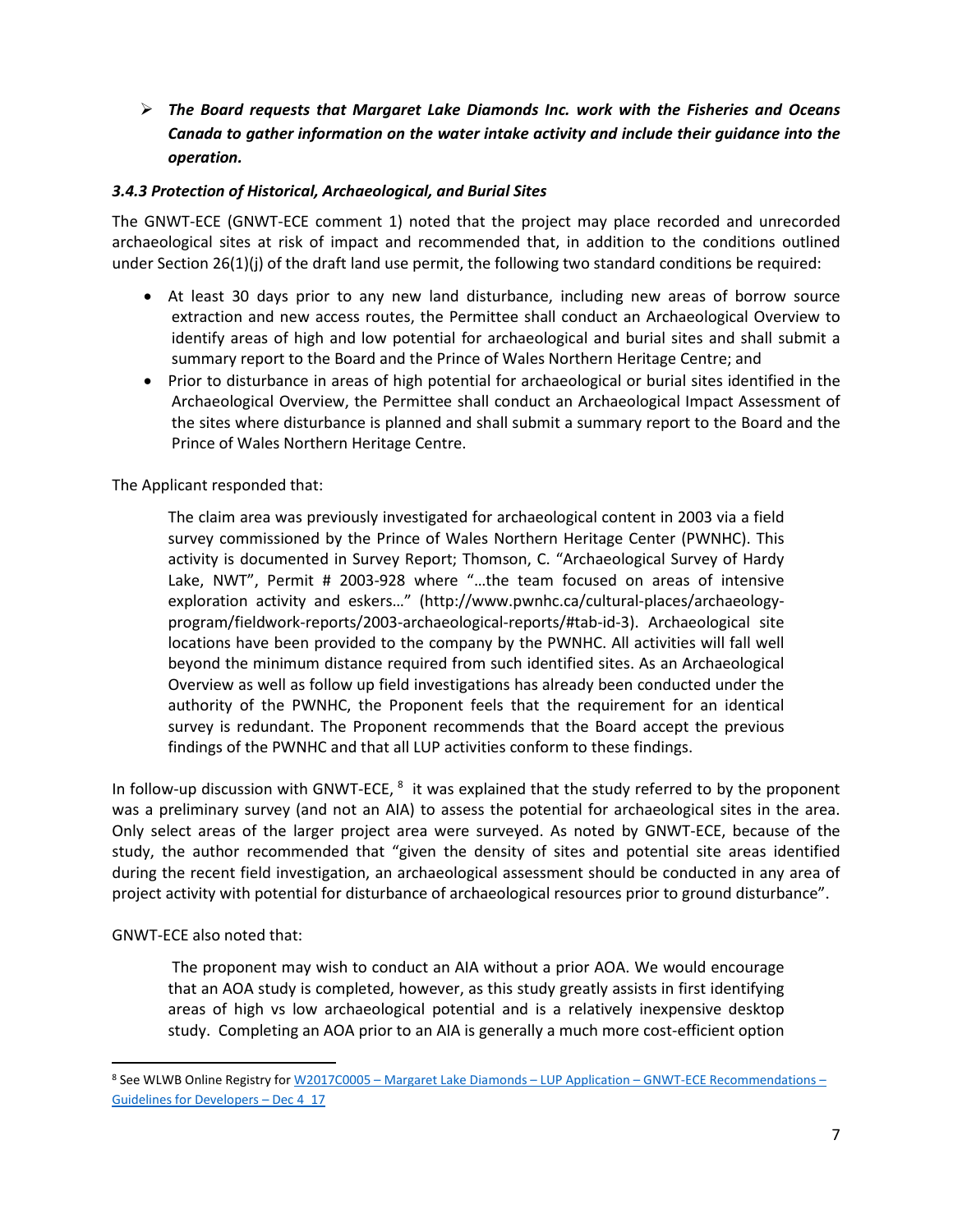for larger project areas, as it first narrows the scope of required fieldwork. The proponent does not necessarily then need to complete an AIA unless they are proposing ground disturbing activities in areas of high archaeological potential identified by the AOA.

Because of the potential for archaeological resources in the project area, the Board, therefore, decided that the conditions for Archaeological Overview and AIA – High Potential, as recommended by GNWT-EC, and consistent with the *MVLWB Standard Land Use Permit Conditions Template*, be included in Land Use Permit W2017C0005.

## *3.4.4 Wildlife Management*

Several comments and recommendations were received with regards to wildlife management (DKFN comment 2 and 4; ECCC comment 1 and 2; GNWT-ENR comments 14-28; and NSMA comment 1). In their responses, the Proponent agreed to most of the recommendations and committed to working with the parties regarding the concerns.

GNWT-ENR (GNWT-ENR comment 23) noted that the proponents' application does not provide adequate information regarding wildlife and wildlife habitat mitigation measures and recommended that the proponent provide detailed information regarding how it intends to mitigate impact to wildlife and wildlife habitat, with particular attention to pre-listed Species at Risk, barren-ground caribou and grizzly bear (GNWT-ENR comments 14-28). ECCC also provided comments regarding potential impacts to migratory birds and Species at Risk (ECCC comment 1 and 2).

In their review comments, NSMA and DKFN notes that this project occurs within the migratory range of the Bathurst caribou herd (NSMA comment 1 and DKFN comment 2) and recommended that the Board require a Wildlife Management and Monitoring Plan (WMMP) to be submitted, and that this plan be available for comment to reviewers prior to issuance of the LUP. The NSMA further noted that "Margaret Lake Diamonds has indicated to us their willingness and intent to submit such a plan if and when it is required by the Board". In its response, the Proponent noted that it agreed in preengagement with the NSMA that it would comply with all requirements of the WLWB as well as all conditions of the LUP".

A condition requiring the proponent to "take all reasonable measures to prevent damage to wildlife and fish habitat" has been included in the Permit. The Board notes, however, that the responsibility to require a WMMP falls to the GNWT under section 95 of the *Wildlife Act*. In regards to this Application, no comments were received from the GNWT regarding a requirement for a WMMP.

The Board does note that further engagement allows parties' concerns with regards to wildlife to be addressed directly. The Board requests that Margaret Lake Diamonds work directly with parties such as GNWT-ENR, ECCC, DKFN, and NSMA regarding wildlife management and monitoring concerns and mitigations techniques. The Board requires an updated Engagement Plan and Engagement Record to, at minimum, reflect further discussions with DKFN and NSMA regarding wildlife concerns prior to the commencement of activities.

 *The Board requests that Margaret Lake Diamonds work with parties such as GNWT-ENR, DKFN, and NSMA regarding wildlife management and monitoring requirements and mitigation techniques, and requires the updated Engagement Plan, Version 2.0, and updated*